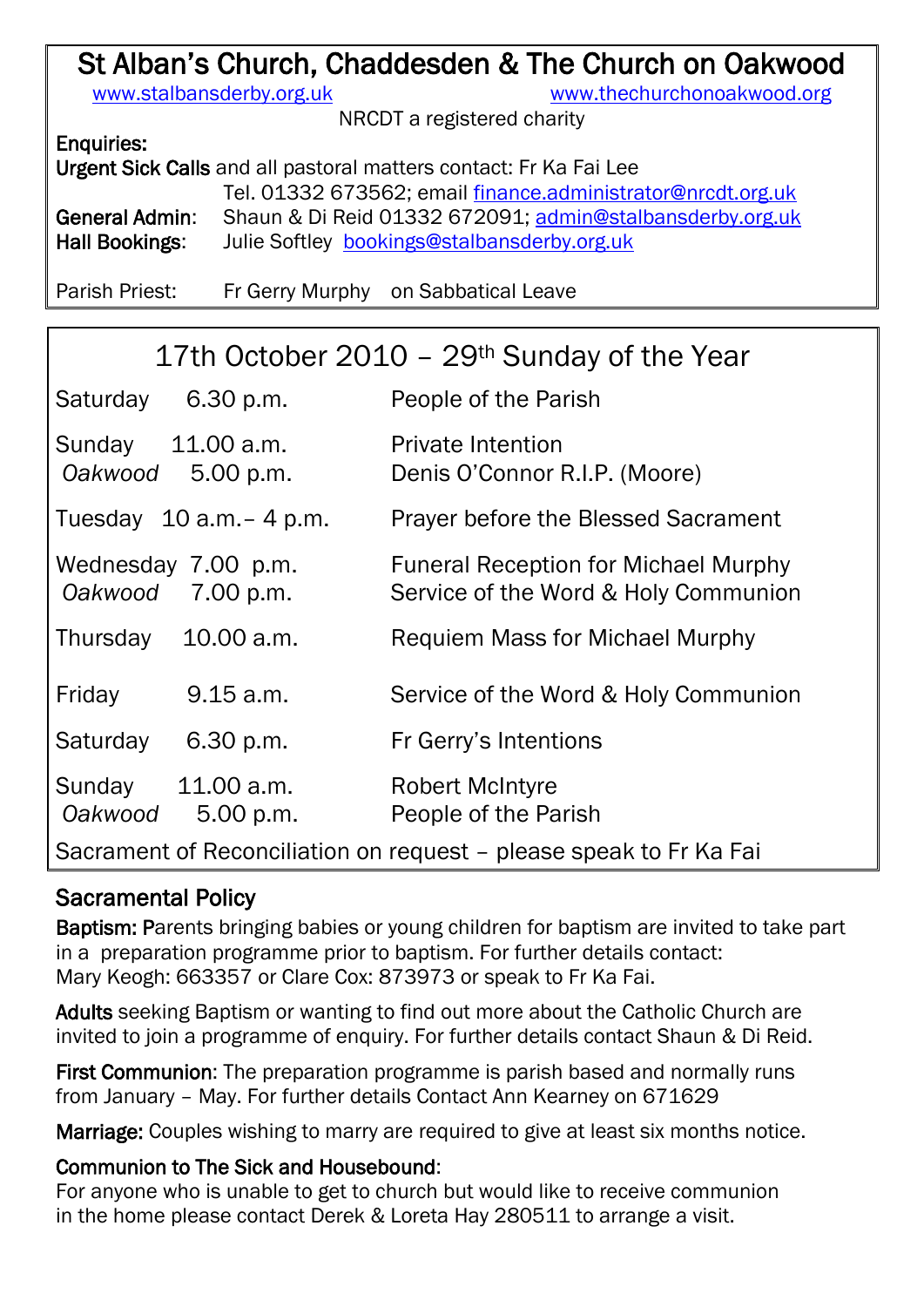| <b>Parish Contacts:</b>        |                     |        |  |
|--------------------------------|---------------------|--------|--|
| Pastoral Council (Chair)       | Maria Neads         | 663602 |  |
| <b>Child Protection (Chad)</b> | Mary Johnson        | 678506 |  |
| 44<br>(Oakwood)                | Mary Woods          | 820319 |  |
| Church Keys                    | Peter Peek          | 674350 |  |
| <b>Planned Giving</b>          | <b>Steve Endsor</b> | 661819 |  |
| Oakwood Committee              | Sandra Endsor       | 661819 |  |
| 200 Club                       | Maureen Gray        | 832190 |  |
| <b>CAFOD Group</b>             | Sally Parlato       | 609207 |  |
|                                |                     |        |  |

Please pray for: Peter Yale & Rachel Brennan whose funerals took place last week and Michael Murphy whose funeral takes place this coming Thursday, remembering also their families and all who mourn for them.

Financial Statement: Members of the parish finance committee will deliver the Statement of Income and Expenditure for April'09 – March'10 at all Masses this weekend. Despite the economic downturn we have maintained a healthy balance sheet and thanks to our regular Hall Letting managed to reduce our debt to the diocese considerably over the past year. Thanks to everyone for your continuing generosity.

CHURCH REPAIRS: The statue of St Alban on the front of the church has been cleaned recently and the mosaic surround has been repaired. The vandalised lightening conductors have also been repaired. The guttering on the Parish Centre and Bungalow, which have been problematic since they were installed, have also been sorted out over the last couple of weeks and should not give us any further problems. Unfortunately we have also been the victims of further vandalism over the last week and several panes of glass have been smashed on the south side of the Church. Work on repairing these is in hand. .

Cafod Fast Day Collection: thanks to everyone who contributed in any way to our efforts on behalf of the Cafod Fast Day appeal. A cheque for £943 has been sent to Cafod plus a further £35 from the Sale of Toys. Hopefully our efforts will help to make a better life for people like Jeanne in Rwanda. Next weekend members of the Cafod group will be telling us about some of the people in Brazil who we can also support through the Connect 2 project.

St Alban's Primary School are collecting Morrisons 'Let's Grow' vouchers. If you have any to donate please pass them to any member of the school or leave in the basket in the Church Porch. Thank you.

Altar Servers Training continues in Church for the next two Saturdays from 9.30 – 11.00 a.m. Contact Simon on 678837 or Cheryl on 679642. for further details or just turn up.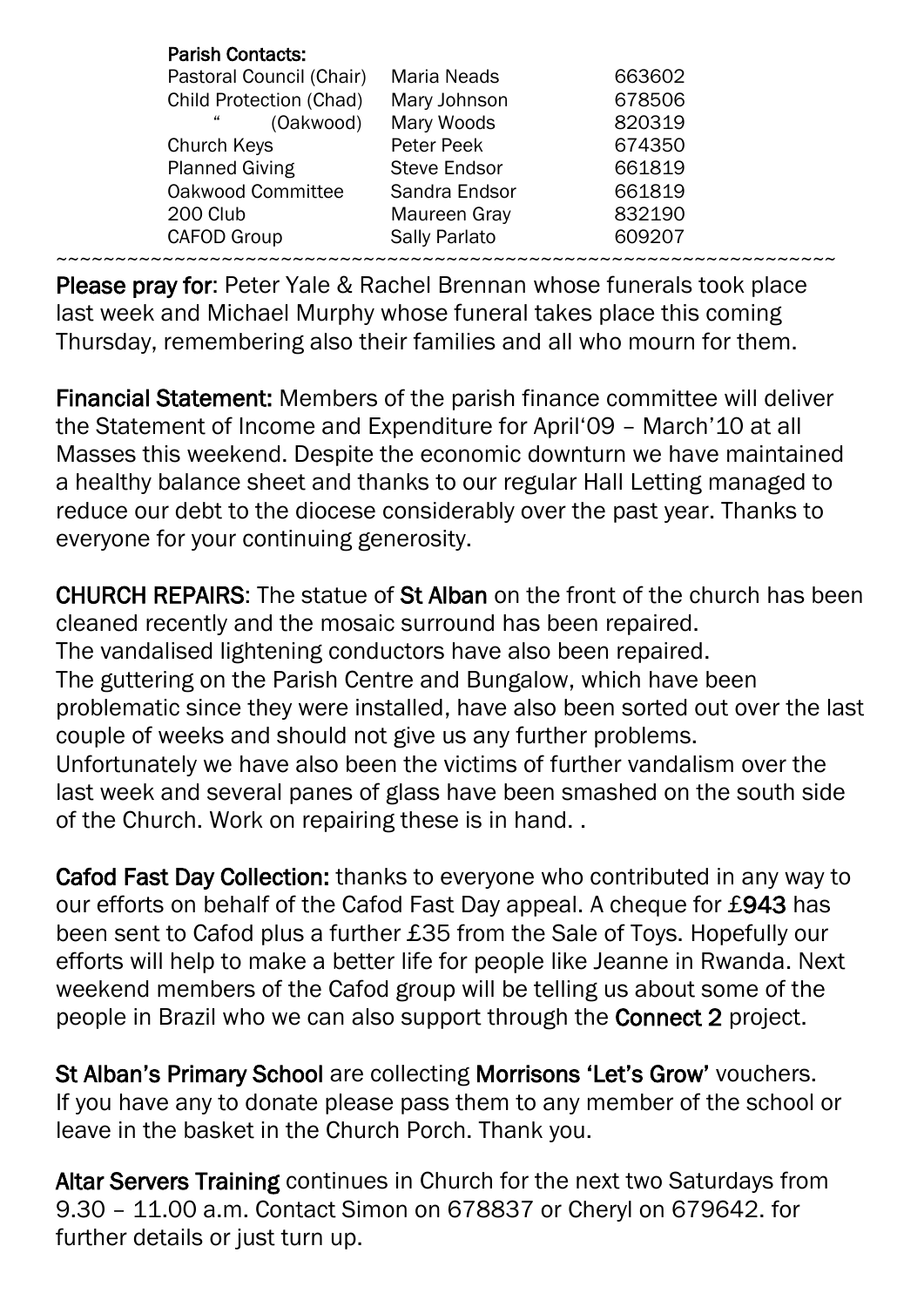| Children's Liturgy        | <b>Maria Neads</b>  | 663602 |
|---------------------------|---------------------|--------|
| Communion to the Sick     | Loreta & Derek Hay  | 280511 |
| <b>Music</b>              | Jo & Geoff Rowlands | 670040 |
| <b>Readers</b>            | Malcolm Taylor      | 602346 |
| <b>Social Committee</b>   | Cecelia Lewis       | 674422 |
| <b>Spirituality Group</b> | Angela Fairbrother  | 544146 |
| Welcome                   | Pat Orrell          | 664152 |
| Youth                     | Jim & Sally Parlato | 609207 |
|                           |                     |        |

### John Bell Weekend

Friday 3rd December, 7pm - 9pm at St. Alban's. "The Big Sing"

We will enjoy songs from around the world - an opportunity to really let rip! Children Yr 3+ welcome. Registration from 6.30pm onwards

Saturday 4th at the Church on Oakwood Registration from 10am onwards.

10.30am -12.30pm "10 things they never told me about Jesus" 1.30pm - 3.30pm "Celebrating the season"

Saturday workshops are not suitable for pre-secondary school children Fees: £5 for single workshops and £10 if all three are booked together

Reduction to £3 for children at the Friday session

Please book early as places are limited Please see Poster for details of how to book or contact Rev. Lindsay Hughes [\(c.l.hughes@fsmail.net\)](mailto:c.l.hughes@fsmail.net)

Last weekend the Welcome Group spoke to us about a parish book of 'Prayer Intentions ' which will sit on the offertory table. We are invited to enter our personal prayer requests and intentions. These requests will be included in the bidding prayers and the book will be brought up with the offertory procession at each weekend mass.

Variety concert – 'The Irish Rambling House' on tour from Ireland a feast of Irish entertainment, singing, dancing and storytelling. Derby Irish Centre, Becket St, Wed.20th Oct. Tickets £10. Starts 8pm. Doors open from 7pm. Phone 07941621488

# Results 200 Club Draw for October

£250 – Mrs C Cuomo, £30 – Mrs M Barry, £20 – Mrs D Kiddie

### Rota of Duties 23/24 October 2010

|                                    | Sat 6.30 p.m.                                      | Sun 11.00 a.m.           |
|------------------------------------|----------------------------------------------------|--------------------------|
| <b>Welcomers</b><br><b>Readers</b> | Dawn Kiddie                                        | Kath Leach, Alma Lockley |
| <b>Counters</b>                    | Shaun & Di Reid                                    |                          |
| Collection                         | 3 Oct - £739, 10 Oct - £679 (£168 Standing Orders) |                          |
|                                    | Thank you to all for your continuing generosity    |                          |